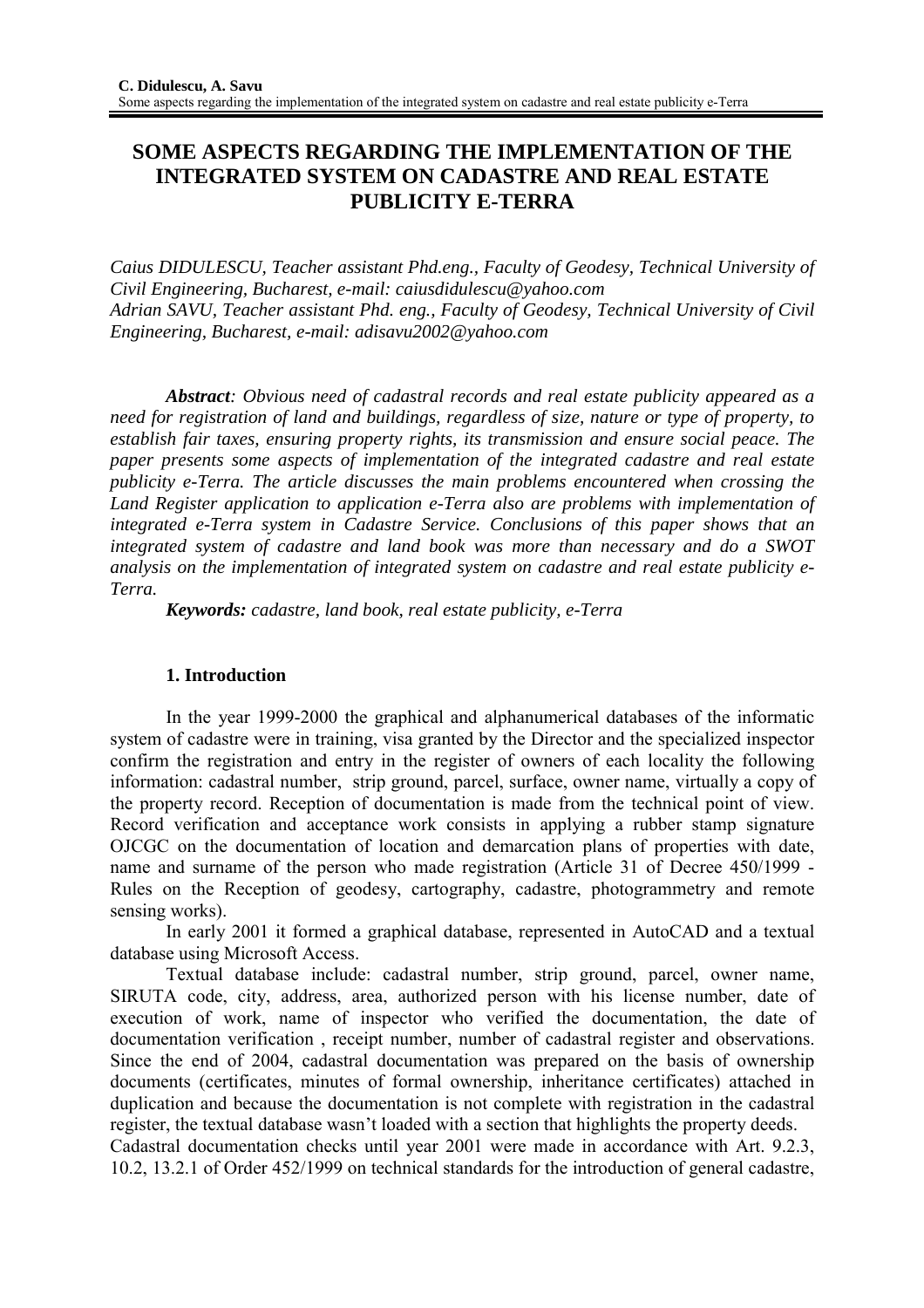taking into account the correlation between surface recorded in property deeds, the area derived from measurements and the sworn statement of the owners where they recognize property boundaries as defined by the authorized person.

 By Decision 1210 / 29.07.2004, art. 19. - estate records and archives of the former authentic acts of state notary, which were administered by the land registry offices of courts ceases activity, will deliver to the district courts in whose territorial area is and the cadastral documentation will follow an integrated flux (grant cadastral and land book number) since 2005.

 In early 2007, the entry into force of Order 634/2006 which brought with it the obligation of drawing up cadastral documentation in stereographic coordinate system 1970, were made available to the Local Offices of Cadastre and Land Registration orthophotoplans. Checking documentation could be done now in their base.

 In 2008 the archives have been digitized aimed the conversion of plans and transfer from analogue to a digital format, creating a digital archive and database. The conversion from analogue to digital cadastral information was made to existing data in the system of land records generated after January 1, 1990.

#### **2. General aspects regarding the integrated cadastre and real estate system e-Terra**

 A data model is an essential component of any functional GIS system and has major implications for the types of functions that can be performed and the results that can be obtained. The focus of any GIS is the data model, which is a set of constructive elements for representing objects and processes in the digital environment. Users interact with functional GIS systems to undertake tasks for making maps, queries the database and perform various analyzes.



Figure 1. Arhitecture of e-Terra program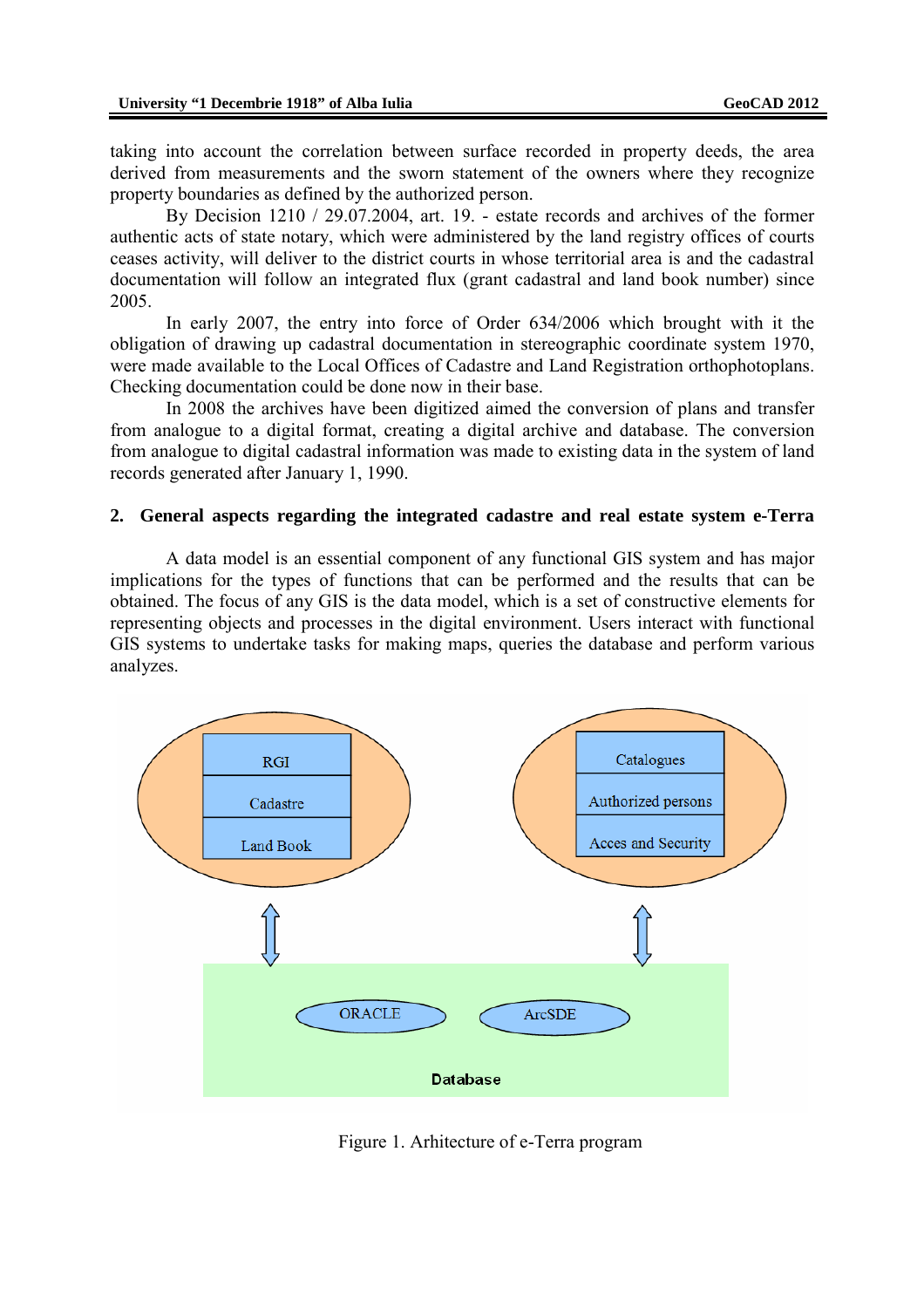E-Terra is an integrated evidence system of property dedicated to activities of the Local Offices of Cadastre and Land Registration. A GIS should allow displaying results in a variety of formats, such as maps, reports and graphs. Since the foundation geospatial GIS is an expensive component in terms of cost and time resources, data entry is one of the main considerations to be taken into account. E-Terra integrates a variety of data from different sources. Data entry is via RGI program. Data entered should be in a cpxml format.

The program works with thematic layers of spatial data and gives feedback by comparing different thematic layers. The information in the cpxml file format are stored as a collection of thematic layers related to geographic information. Each layer contains spatial operations with similar attributes such as buildings, terrains, which is in the same geographical area.

E-Terra has been specifically designed to streamline, standardize and synchronize activities in the Local Offices of Cadastre and Land Registration.

This program is based on the following principles:

- $\triangleright$  any record is made on a request that is inserted through RGI's system;
- $\triangleright$  request is to a single building;
- $\triangleright$  a Land Book refers to a single real estate;
- $\triangleright$  information in the database are accurate (as far as is known).

On submission of documentation, in a first step, it will receive a registration number by RGI program and according to the requested service, it will be distributed on the flow for approval and registration of property.

The second stage will consist in reviewing and approval in cadastral terms. This operation requires nomination by the program for a cadastral inspector who will study the documentation and allocate a cadastral number which will be the unique identifier of the terrain. The next step consists in taking the case by an assistant registrar who will check the documentation from the legal point of view. The documentation path is recorded in the institution, so it is always know in what stage of work is the documentation. Once the work has been solved, the releases must process (or procedure is not complete).

Any action commenced on cadastre ends at the land registry, also attributes of the terrain (location, address, description) are unique and are determined by cadastral documentation.

# **3. Aspects regarding the transition from Land Register application to e-Terra application**

 Regarding the transition to the new application e-Terra, the application "Land Register" used since 2006, reported the following issues and problems:

- $\triangleright$  In the case of a land book conversion with more entries (about 20), if a mistake is found among the entries, this can be rectified only by deleting all entries after the error.
- $\triangleright$  The land books with access roads, if are required more authentication statements, by several notary offices, for different owners and for different rates, in the land registry remains stored only the first statement made. In this situation will lose any information on the statements made and issued for further periods.
- $\triangleright$  If more assistants registrars working in one land book (eg land book with access roads with entries on the odds), the program e-Terra saves only the first entry and it needs to perform additional operations, namely the introduction of manual entries .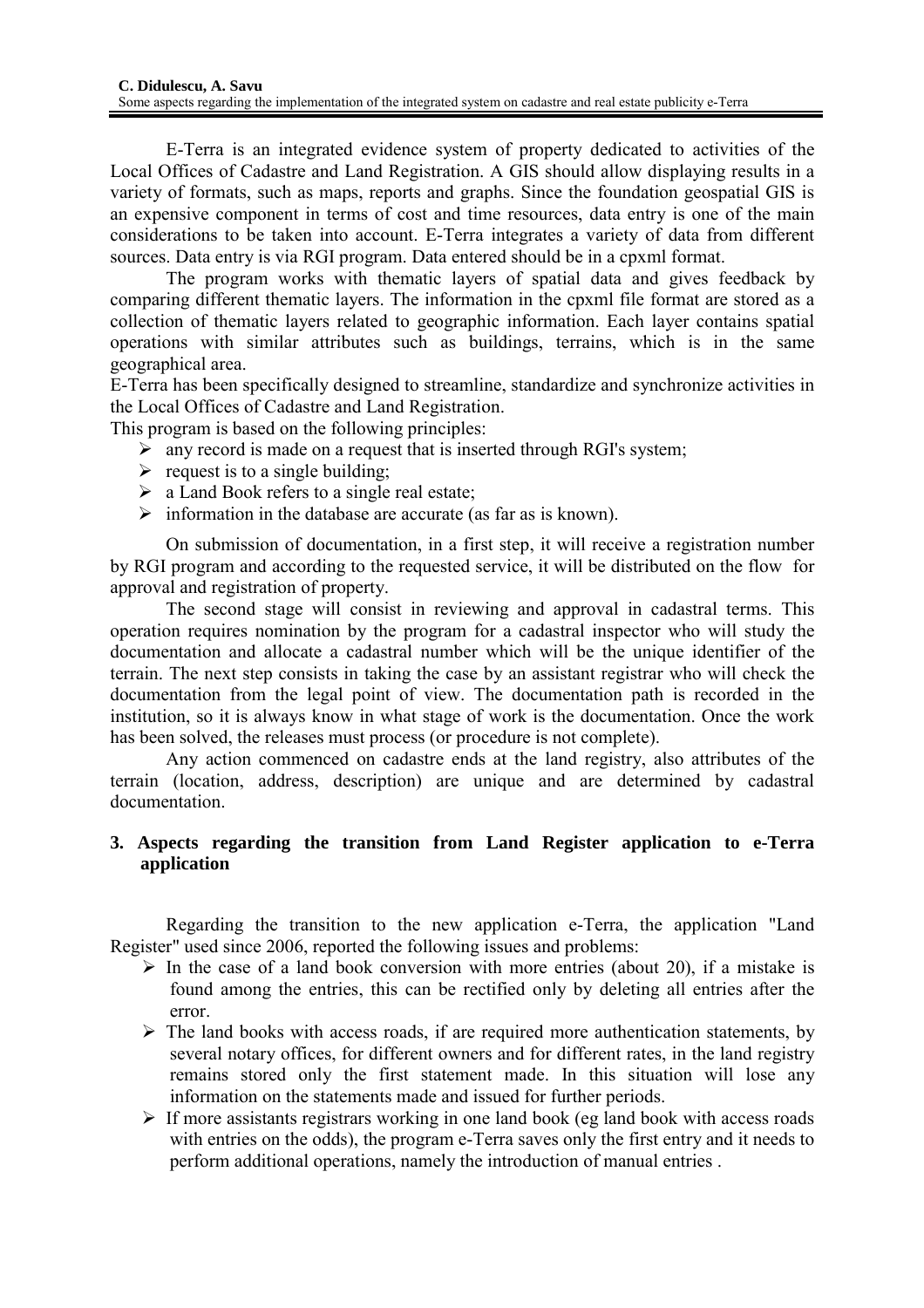$\triangleright$  The notation of cadastral dismemberments performed with PADs conversion by the Cadastral Service, the program e-Terra crashes. Also in terms of cadastral dismemberments were seen situations where e-Terra program automatically does not allow the dismemberment operations in a greater number of lots.

 The procedure for any work requires, first of all, the conversion in e-Terra format of each land book needed for the respective work. Since this procedure will result in giving up the current database and converting all these land books by hand, it will automatically lead to an unacceptably long time to carry out any work (land book extracts, tabulation, etc.). Were taken into account the conversion of simple land books with a single entry and conversion of land books related access roads tabulated, or collective books, where there are numerous entries (sometimes reaching about 800). The time required for conversion of such land books will result in blocking an assistant registrar for several hours to be able to issue statement or conduct relating to registration of demand. In normal working conditions the number of applications in progress at each assistant registrar, is between 30-40 works, and the above figure is exceeded on an active market, with an increased deal flow, so that it becomes impossible to convert these books in time.

 After analyzing and seeking solutions to convert in the e-Terra format all the land books, without reaching such bottlenecks listed above, is required to convert the database structure used to date on the existing E-Terra application on land books.

## **4. Aspects of implementation of integrated e-Terra system in Cadastre Service.**

 Regarding the transition to the new application e-Terra, have been reported following issues and problems:

- $\triangleright$  To allow tolerance of  $\pm 20$  cm in enclosed estates and  $\pm 40$  cm for fenceless estates, in the case of other cadastral documentation than the first registration, with no need to be updated the cadastral information.
- $\triangleright$  The documentation of terrains reunion and cadastral dismemberment, the graphical parts of processed properties are archived and cannot be played back. There are many situations that requested history of documentation that came into the annexation / detachment.
- $\triangleright$  In case of several buildings on the same estate, it cannot be made for all buildings dismemberments in apartments in the same documentation, leading to failure the verification of quotas for the land.
- $\triangleright$  To be a warning from the e-Terra program when in a strip ground, cadastral numbers are given for the same plot.
- $\triangleright$  The graphical environment cannot make dimension operations, display coordinates, necessary for checking situations or attached to the completion note.
- $\triangleright$  How to make virtual corrections in the e-Terra application.
- $\triangleright$  Because there are so many checks of plot plans with approved documentation, e-Terra not allows comparison between cadastral documentation with the plot plan.
- $\triangleright$  There are a lot of works like PUZ, PAC, topographical studies that cannot be verified in the graphical environment, which means double check and record.
- $\triangleright$  At first registration of an individual unit it is necessary to display the individual units that have already been entered in that building.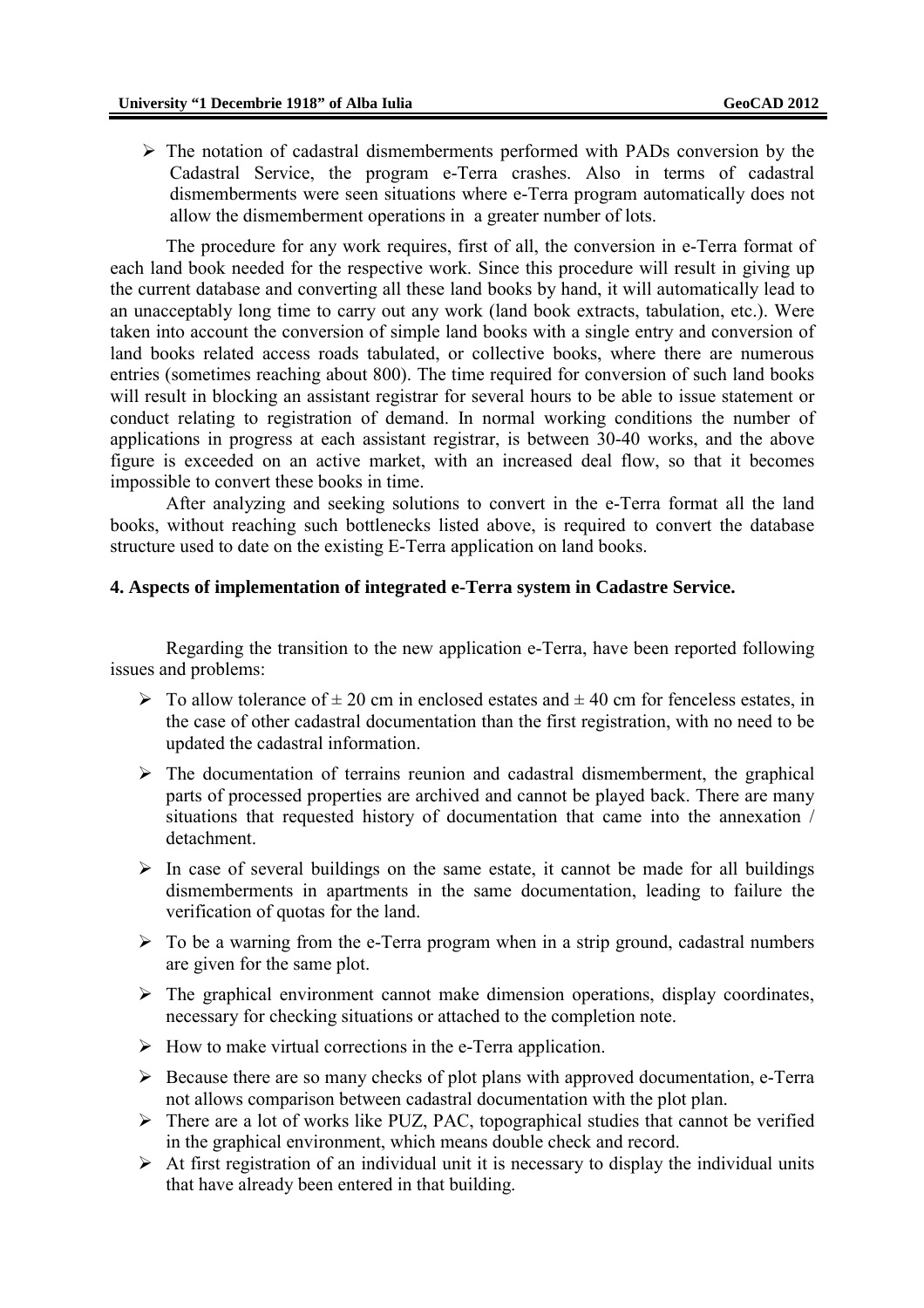- $\triangleright$  There have been problems such as loss geometries for some properties, this problem can be solved only the team dealing with database administration, which has greater access to the infrastructure program.
- ¾ Failure to provide more services together, such as: change limit / surface and registration of building, or land use category and cadastral dismemberment;
- $\triangleright$  Following the initiation of the award procedure for cadastral numbers in accordance with Art. 21.5 of Decree 415/2009 and that the e-Terra application released a report which shows only surface, strip ground, parcel and number of the title of property, appeared the following problem: unable to issue a site and demarcation plan accompanied by coordinated and dimensions at the request of the owner.

# **5. Conclusions of this paper**

 In retrospect, one can see the permanent concern of the legislature for improving the real estate advertising. The dynamics of civilian circuits of properties, disappearance of legal limitations regarding the alienation of land, socio-political and economic context, are factors which directly influence the real estate advertising system.

 On the other hand, as already noted, rigorous system of real estate advertising is crucial for a stable business environment, since the largest share of collateral commonly used in business relations, are the ones that have as object the immoveable properties. This is because the land registry system provides additional safety to credit and property market from other record systems.

 An integrated information system of cadastre and land registration was even more necessary, so ANCPI implemented in the Land Office of Cadastre and Land Registration the e-Terra application.

 Large volume of data and information provided by cadastre on real estate is an important support in decision making by management bodies, planning and forecasting, in all sectors of national economy. The efficiency of this support increases if the processing and analysis of the cadastral data and information are made automatically.

News of these data and information is very important because the dynamic movement of real estate in a society based on market economy leads to continuous changes in all cadastral data on: the shape, area, owner or category of use of such immovable property.

 Therefore currently in every Local Office of Cadastre and Land Registry works both this integrated cadastre and land book e-Terra and other filing systems which is a big disadvantage.

 The current situation is in accordance with state economic development: the records are incomplete, without a material base unit, insufficient computerized and partly and partially surpassed by international standards. Achieving a cadastral records to eliminate these obvious shortcomings, requires a great effort, with major works, modern logistics, performance and qualified staff to provide a higher yield and recovery delays.

 These changes should be made in the cadastral documents so the decision-makers have continually updated information available, which reference can be done quickly, which is possible given that these documents are computerized.